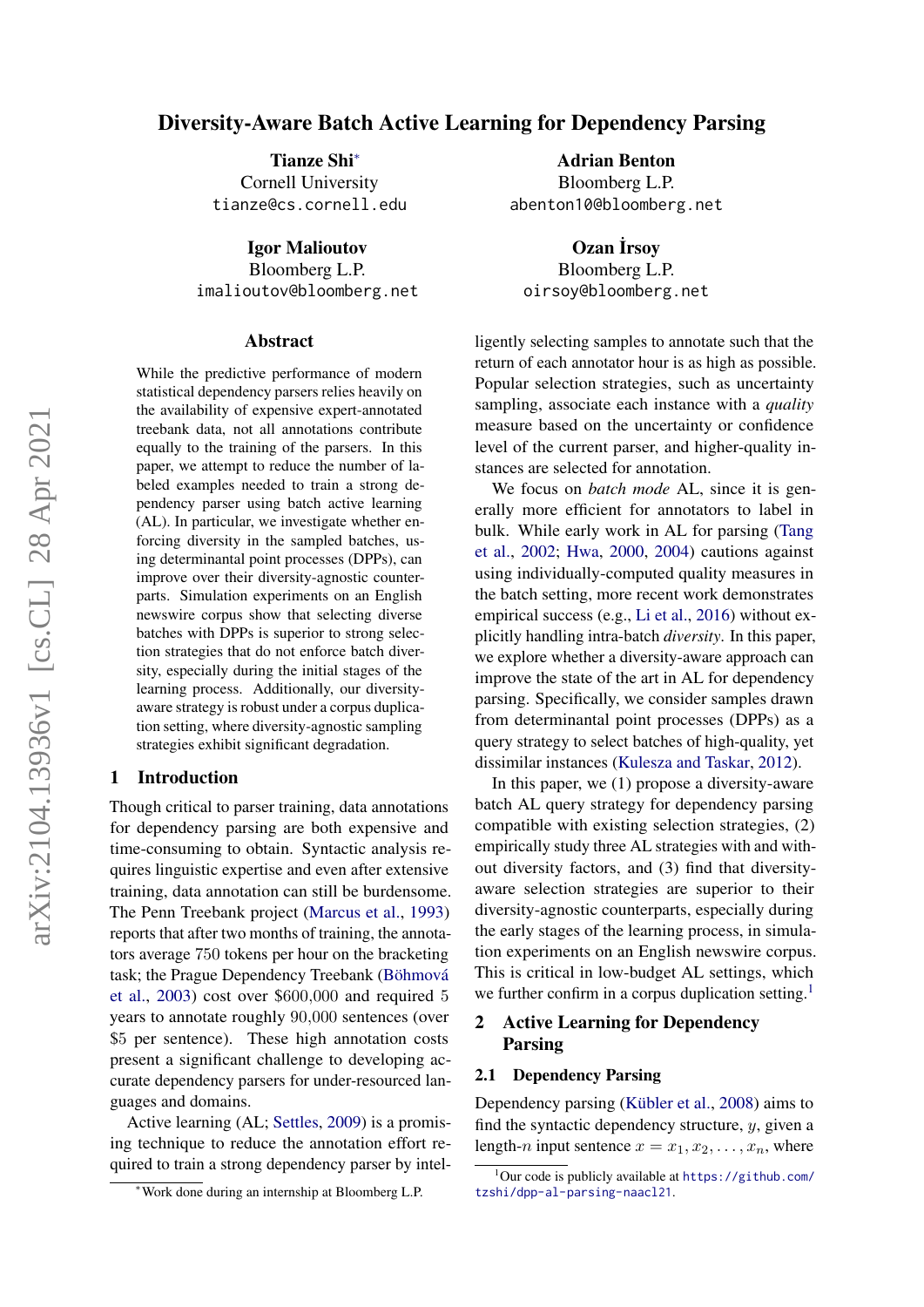$y$  is a set of n arcs over the tokens and the dummy root symbol  $x_0$ , and each arc  $(h, m) \in y$  specifies the head, h, and modifier word,  $m<sup>2</sup>$  $m<sup>2</sup>$  $m<sup>2</sup>$  In this work, we adopt the conceptually-simple edge-factored deep biaffine dependency parser [\(Dozat and Man](#page-5-3)[ning,](#page-5-3) [2017\)](#page-5-3), which is competitive with the state of the art in terms of accuracy, The parser assigns a locally-normalized attachment probability  $P_{\text{att}}(\text{head}(m) = h \mid x)$  to each attachment candidate pair  $(h, m)$  based on a biaffine scoring function. Refer to Appendix [A](#page-8-0) for architecture details.

We define the score of the candidate parse tree  $s(y \mid x)$  as  $\sum_{(h,m)\in y} \log P_{\text{att}}(\text{head}(m) = h \mid x)$ . The decoder finds the best scoring  $\hat{y}$  among all valid trees  $\mathcal{Y}(x)$ :  $\hat{y} = \arg \max_{y \in \mathcal{Y}(x)} s(y | x)$ .

## 2.2 Active Learning (AL)

We consider the pool-based batch AL scenario where we assume a large collection of unlabeled instances  $U$  from which we sample a small subset at a time to annotate after each round to form an expanding labeled training set  $\mathcal L$  [\(Lewis and Gale,](#page-6-5) [1994\)](#page-6-5). We use the superscript  $i$  to denote the pool of instances  $\mathcal{U}^i$  and  $\mathcal{L}^i$  after the *i*-th round.  $\mathcal{L}^0$ is a small set of seed labeled instances to initiate the process. Each iteration starts with training a model  $\mathcal{M}^i$  based on  $\mathcal{L}^i$ . Next, all unlabeled data instances in  $\mathcal{U}^i$  are parsed by  $\mathcal{M}^i$  and we select a batch  $U'$  to annotate based on some criterion  $\mathcal{U}' = \mathcal{C}(\mathcal{M}^i, \mathcal{U}^i)$ . The resulting labeled subset  $\mathcal{L}'$ is added to  $\mathcal{L}^{i+1} = \mathcal{L}^i \bigcup \mathcal{L}'$  and  $\mathcal{U}^{i+1} = \mathcal{U}^i - \mathcal{U}'$ .

The definition of the selection criterion  $C$  is critical. A typical strategy associates each unlabeled instance  $\mathcal{U}_i$  with a quality measure  $q_i$  based on, for example, the model uncertainty level when parsing Ui . A *diversity-agnostic* criterion sorts all unlabeled instances by their quality measures and takes the top- $k$  as  $\mathcal{U}'$  for a budget  $k$ .

# 2.3 Quality Measures

We consider three commonly-used quality measures adapted to the task of dependency parsing, including uncertainty sampling, Bayesian active learning, and a representativeness-based strategy.

Average Marginal Probability (AMP) mea-sures parser uncertainty [\(Li et al.,](#page-6-2) [2016\)](#page-6-2):

$$
\text{AMP} = 1 - \tfrac{1}{n} \sum_{(\hat{h},m) \in \hat{y}} P_{\text{mar}}(\text{head}(m) = \hat{h} \mid x),
$$

where  $P_{\text{mar}}$  is the marginal attachment probability

$$
P_{\text{mar}}(\text{head}(m) = h \mid x) = \sum_{(h,m) \in y} P(y \mid x),
$$

and  $P(y \mid x) = \frac{\exp(s(y \mid x))}{\sum_{y' \in \mathcal{Y}(x)} \exp(s)}$  $\frac{\exp(s(y|x))}{(y' \in y(x) \exp(s(y'|x)))}$ . The marginal probabilities can be derived efficiently using Kirch-hoff's theorem [\(Tutte,](#page-7-1) [1984;](#page-7-1) [Koo et al.,](#page-6-6) [2007\)](#page-6-6).

Bayesian Active Learning by Disagreement (BALD) measures the mutual information between the model parameters and the predictions. We adopt the Monte Carlo dropout-based variant [\(Gal et al.,](#page-5-4) [2017;](#page-5-4) [Siddhant and Lipton,](#page-7-2) [2018\)](#page-7-2) and measure the disagreement among predictions from a neural model with  $K$  different dropout masks, which has been applied to active learning in NLP. We adapt BALD to dependency parsing by aggregating disagreement at a token level:

$$
\text{BALD} = 1 - \frac{1}{n} \sum_{m} \frac{\text{count}(\text{mode}(h_m^1, \ldots, h_m^K))}{K},
$$

where  $h_m^k$  denotes that  $(h_m^k, m)$  appears in the prediction given by the  $k$ -th model.

Information Density (ID) mitigates the tendency of uncertainty sampling to favor outliers by weighing examples by how *representative* they are of the entire dataset [\(Settles and Craven,](#page-6-7) [2008\)](#page-6-7):

$$
\text{ID} = \text{AMP} \times \left(\frac{1}{|\mathcal{U}|}\sum_{x' \in \mathcal{U}} \text{sim}_{\text{cos}}(x, x')\right),
$$

where cosine similarity is computed from the averaged contextualized features ([§3.2\)](#page-2-0).

# 2.4 Learning from Partial Annotations

We follow [Li et al.](#page-6-2) [\(2016\)](#page-6-2) and select tokens to annotate their heads instead of annotating full sentences. We first pick the most informative sentences and then choose  $p\%$  tokens from them based on the token-level versions of the quality measures (e.g., marginal probability instead of AMP).

# 3 Selecting Diverse Samples

Near-duplicate examples are common in real-world data [\(Broder et al.,](#page-5-5) [1997;](#page-5-5) [Manku et al.,](#page-6-8) [2007\)](#page-6-8), but they provide overlapping utility to model training. In the extreme case, with a diversity-agnostic strategy for active learning, identical examples will be selected/excluded at the same time [\(Hwa,](#page-5-2) [2004\)](#page-5-2). To address this issue and to best utilize the annotation budget, it is important to consider diversity. We adapt [Bıyık et al.](#page-5-6) [\(2019\)](#page-5-6) to explicitly model diversity using determinantal point processes (DPPs).

### 3.1 Determinantal Point Processes

A DPP defines a probability distribution over subsets of some ground set of elements [\(Kulesza,](#page-6-9) [2012\)](#page-6-9). In AL, the ground set is the unlabeled

<span id="page-1-0"></span><sup>&</sup>lt;sup>2</sup>For clarity, here we describe unlabeled parsing. In our experiments, we train labeled dependency parsers, which additionally predict a dependency relation label  $l$  for each arc.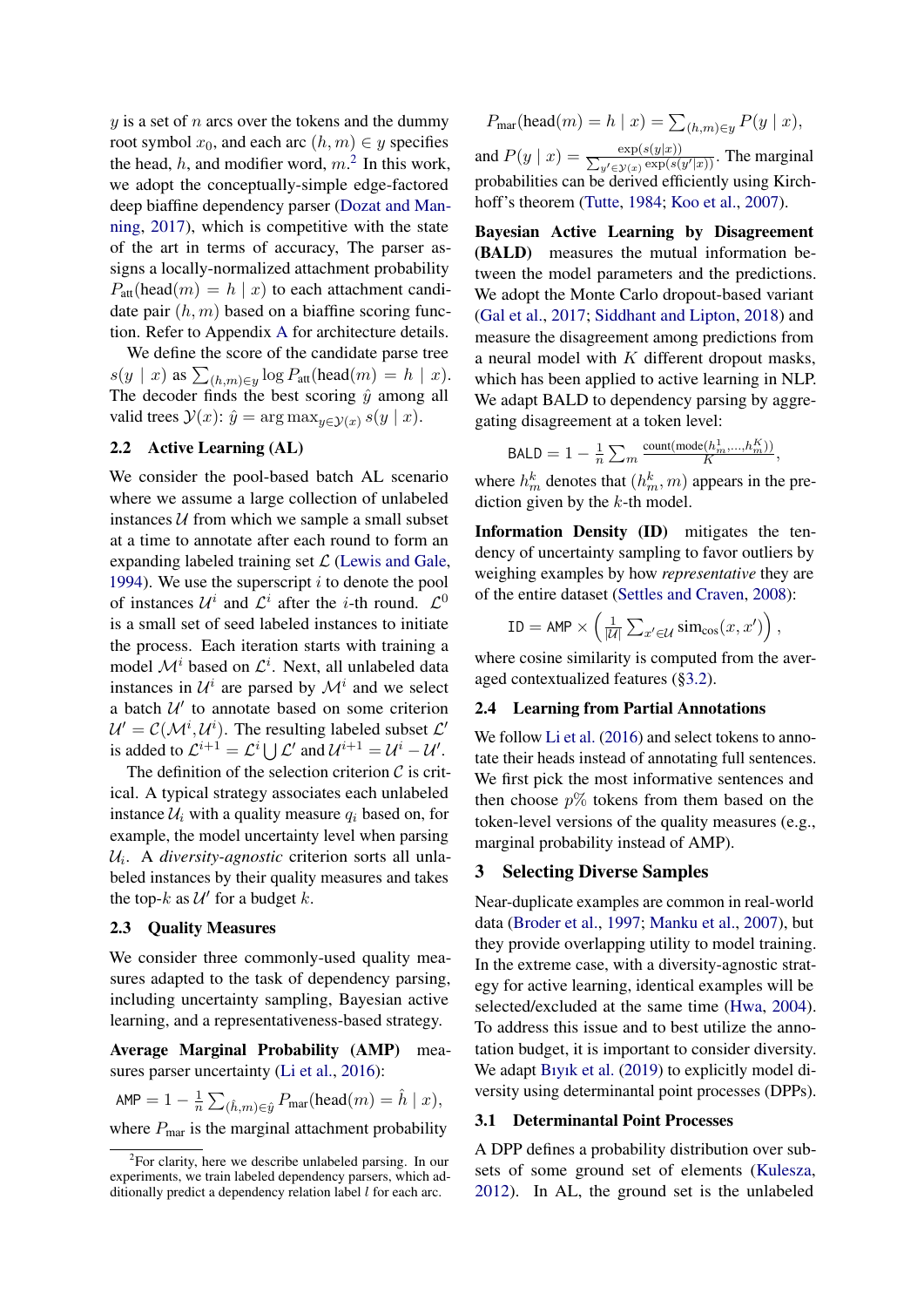pool  $U$  and a subset corresponds to a batch of instances  $U'$  drawn from  $U$ . DPPs provide an explicit mechanism to ensure high-quality yet diverse sample selection by modeling both the quality measures and the similarities among examples. We adopt the L-ensemble representation of DPPs using the quality-diversity decomposition [\(Kulesza and Taskar,](#page-6-3) [2012\)](#page-6-3) and parameterize the matrix L as  $L_{ij} = q_i \phi_i \phi_j^T q_j$ , where each  $q_i \in \mathbb{R}$  is the quality measure for  $\mathcal{U}_i$  and each  $\phi_i \in \mathbb{R}^{1 \times d}$  is a d-dimensional vector representation of  $U_i$ , which we refer to as  $U_i$ 's *diversity features*.<sup>[3](#page-2-1)</sup> The probability of selecting a batch  $B$  is given by  $P(B \subseteq \mathcal{U}) \propto \det(L_B)$ , where  $\det(\cdot)$  calculates the determinant and  $L_B$  is the submatrix of L indexed by elements in B.

DPPs place high probability on diverse subsets of high-quality items. Intuitively, the determinant of  $L_B$  corresponds to the volume spanned by the set of vectors  $\{q_i\phi_i \mid i \in B\}$ , and subsets with larger q values and orthogonal  $\phi$  vectors span larger volumes than those with smaller  $q$  values or similar  $\phi$  vectors. We follow [Kulesza](#page-6-9) [\(2012\)](#page-6-9) and adapt their greedy algorithm for finding the approximate mode  $\arg \max_B P(B \subseteq \mathcal{U})$ . This algorithm is reproduced in Algorithm [E1](#page-10-0) in the appendix.

#### <span id="page-2-0"></span>3.2 Diversity Features

We consider two possibilities for the diversity features  $\phi$ . Each feature vector is unit-normalized.

Averaged Contextualized Features are defined as  $\frac{1}{n} \sum_i \mathbf{x}_i$ , where  $\mathbf{x}_i$  is a contextualized vector of  $x_i$  from the feature extractor used by the parser. By this definition, we consider the instances to be similar to each other when the neural feature extractor returns similar features such that the parser is likely to predict similar structures for these instances.

Predicted Subgraph Counts explicitly represent the predicted tree structure. To balance richness and sparsity, we count the labeled but unlexicalized subgraph formed by the grandparent, the parent and the token itself. Specifically, for each token m, we can extract a subgraph denoted by  $(r_1, r_2)$ , assuming the predicted dependency relation between its grandparent  $q$  and its parent  $h$  is  $r_1$ , and the relation between h and m is  $r_2$ . The parse tree for a length- $n$  sentence contains  $n$  such subgraphs. We apply tf-idf weighting to discount

<span id="page-2-4"></span>

| Batch       |                                      | 10                                                    |
|-------------|--------------------------------------|-------------------------------------------------------|
| Strategy    | $w$ /o DPP<br>w/DPP                  | $w$ /o DPP<br>w/DPP                                   |
| Random      | $85.68_{+.26}$ 86.61 <sub>+.28</sub> | $87.84_{\pm.26}$ $88.55_{\pm.23}$                     |
| AMP         | $85.98_{+.22}$ 86.77 <sub>+.43</sub> | $88.80_{\pm.18}$ 89.23 <sub><math>\pm.29</math></sub> |
| <b>BALD</b> | $86.24_{+.40}$ 86.86 + 31            | $88.66 +_{.36} 89.03 +_{.10}$                         |
| ID          | $86.68_{+.26}$ $86.56_{+.24}$        | $88.96_{\pm.20}$ 89.06 $_{\pm.16}$                    |

Table 1: LAS after 5 and 10 rounds of annotation for strategies with and without modeling diversity through DPP.

the influence from frequent subgraphs.

### 4 Experiments and Results

Dataset We use the Revised English News Text Treebank<sup>[4](#page-2-2)</sup> [\(Bies et al.,](#page-5-7) [2015\)](#page-5-7) converted to Universal Dependencies 2.0 using the conversion tool included in Stanford Parser [\(Manning et al.,](#page-6-10) [2014\)](#page-6-10) version 4.0.0. We use sections 02-21 for training, 22 for development and 23 for test.

Setting We perform experiments by simulating the annotation process using treebank data. We sample 128 sentences uniformly for the initial labeled pool and each following round selects 500 tokens for partial annotation. We run each setting five times using different random initializations and report the means and standard deviations of the labeled attachment scores (LAS). Appendix [B](#page-8-1) has unlabeled attachment score (UAS) results.

Baselines While we construct our own baselines for self-contained comparisons, the diversityagnostic AMP (w/o DPP) largely replicates the state-of-the-art selection strategy of [Li et al.](#page-6-2) [\(2016\)](#page-6-2).

Implementation We finetune a pretrained multilingual XLM-RoBERTa base model [\(Conneau](#page-5-8) [et al.,](#page-5-8) [2020\)](#page-5-8) as our feature extractor.<sup>[5](#page-2-3)</sup> See Appendix [E](#page-10-1) for implementation details.

Main Results Table [1](#page-2-4) compares LAS after 5 and 10 rounds of annotation. Our dependency parser reaches 95.64 UAS and 94.06 LAS, when trained with the full dataset (more than one million tokens). Training data collected from 30 annotation rounds  $(\approx 17,500$  tokens) correspond to roughly 2% of the full dataset, but already support an LAS of up to 92 through AL. We find that diversity-aware strategies generally improve over their diversityagnostic counterparts. Even for a random selection strategy, ensuring diversity with a DPP is superior

<span id="page-2-1"></span><sup>&</sup>lt;sup>3</sup>Although certain applications of DPPs may learn q and  $\phi$ representations from supervision, we define q and  $\phi$  *a priori*, since acquiring supervision in AL is, by definition, expensive.

<span id="page-2-3"></span><span id="page-2-2"></span><sup>4</sup> <https://catalog.ldc.upenn.edu/LDC2015T13>

<sup>5</sup>To construct the averaged contextualized features, we also use the fine-tuned feature extractor. In our preliminary experiments, we have tried freezing the feature extractors, but this variant did not perform as well.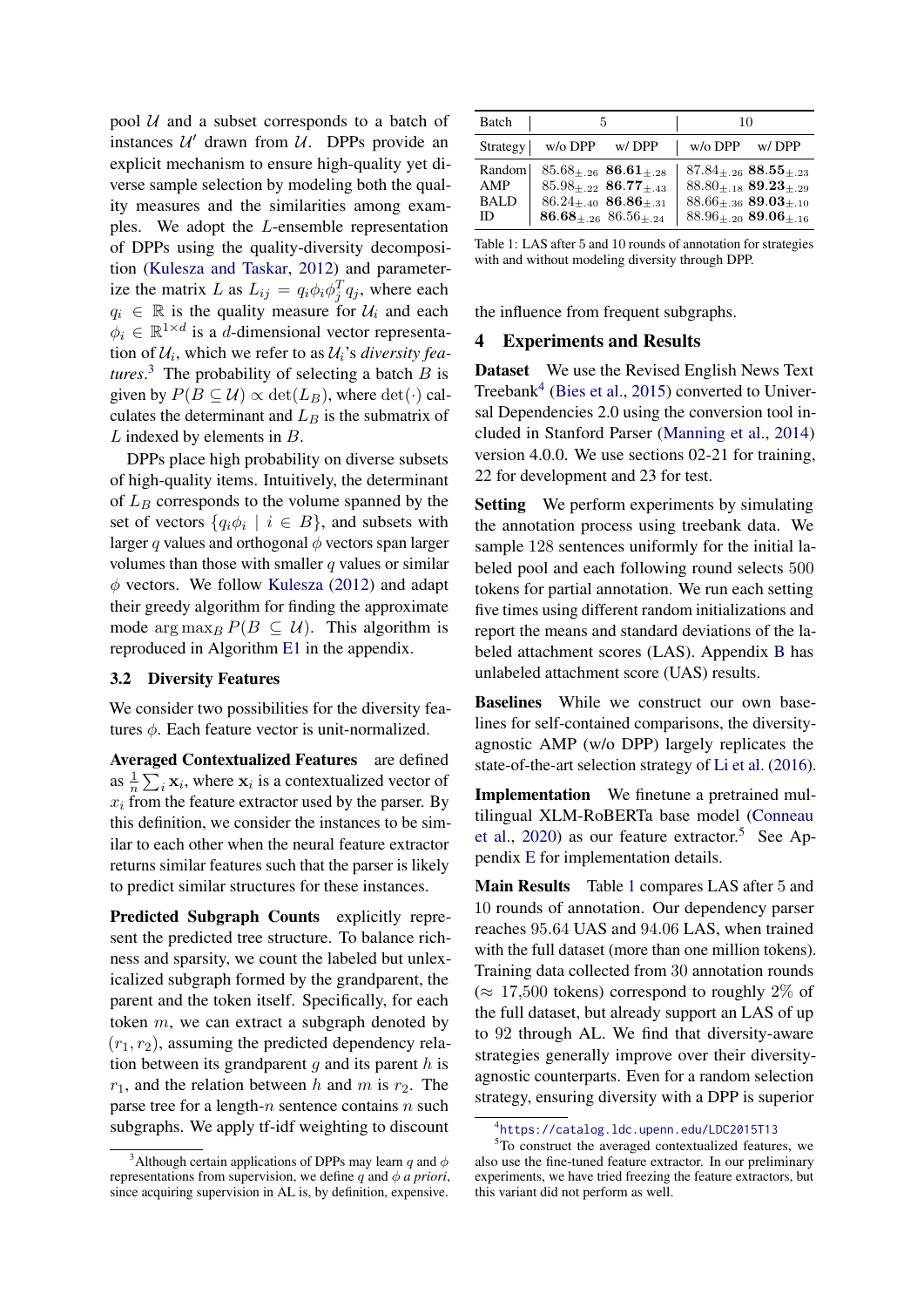<span id="page-3-0"></span>

Figure 1: Learning curves for our DPP-based diversity-aware selection strategies, comparing predicted subgraph counts versus averaged contextualized features as diversity features. Both use AMP as their quality measures.

to simple random selection. With AMP and BALD, our diversity-aware strategy sees a larger improvement earlier in the learning process. ID models representativeness of instances, and our diversityaware strategy adds less utility compared with other quality measures, although we do notice a large improvement after the first annotation round for ID: 82.40 $+$ <sub>48</sub> vs. 83.36 $+$ <sub>54</sub> (w/ DPP) – a similar trend to AMP and BALD, but at an earlier stage of AL.

Experiments with Different Diversity Features Figure [1](#page-3-0) compares our two definitions of diversity features, and we find that predicted subgraph counts provide stronger performance than that of averaged contextualized features. We hypothesize this is due to the fact that the subgraph counts represent structures more explicitly, thus they are more useful in maintaining structural diversity in AL.

Intra-Batch Diversity To quantify intra-batch diversity among the set of sentences B picked by the selection strategies, we adapt the measures used by [Chen et al.](#page-5-9) [\(2018\)](#page-5-9) and define intra-batch average distance (IBAD) and intra-batch minimal distance (IBMD) as follows:

IBAD = mean 
$$
\sum_{i,j \in B, i \neq j} (1 - \text{sim}_{\cos}(i, j)),
$$
  
IBMD = mean min 
$$
\min_{i \in B} (1 - \text{sim}_{\cos}(i, j)).
$$

A higher value on these measures indicates better intra-batch diversity. Figure [2](#page-3-1) compares diversityagnostic and diversity-aware sampling strategies using the two different diversity features. We confirm that DPPs indeed promote diverse samples in the selected batches, while intra-batch diversity naturally increases even for the diversity-agnostic strategies. Additionally, we observe that the benefits of DPPs are more prominent when using pre-

<span id="page-3-1"></span>

Figure 2: Intra-batch average distance (IBAD) and intrabatch minimal distance (IBMD) measures comparing diversityagnostic and diversity-aware AMP-based sample selection strategies. The distances are derived from averaged contextualized features (top) and predicted subgraph counts (bottom). A higher value indicates better intra-batch diversity.

dicted subgraph counts compared with averaged contextualized features. This can help explain the relative success of the former diversity features.

Corpus Duplication Setting In our qualitative analysis (Appendix [C\)](#page-8-2), we find that diversityagnostic selection strategies tend to select nearduplicate sentences. To examine this phenomenon in isolation, we repeat the training corpus twice and observe the effect of diversity-aware strategies. The corpus duplication technique has been previously used to probe semantic models [\(Schofield et al.,](#page-6-11) [2017\)](#page-6-11). Figure [3](#page-4-0) shows learning curves for strategies under the original and corpus duplication settings. As expected, diversity-aware strategies consistently outperform their diversity-agnostic counterparts across both settings, while some diversityagnostic strategies (e.g., AMP) even underperform uniform random selection in the duplicated setting.

Interpreting the Effectiveness of Diversity-Agnostic Models Figure [4](#page-4-1) visualizes the density distributions of the top 200 data instances by AMP over the diversity feature space reduced to two dimensions through t-SNE [\(van der Maaten and Hin](#page-7-3)[ton,](#page-7-3) [2008\)](#page-7-3). During the initial stage of active learning, data with the highest quality measures are con-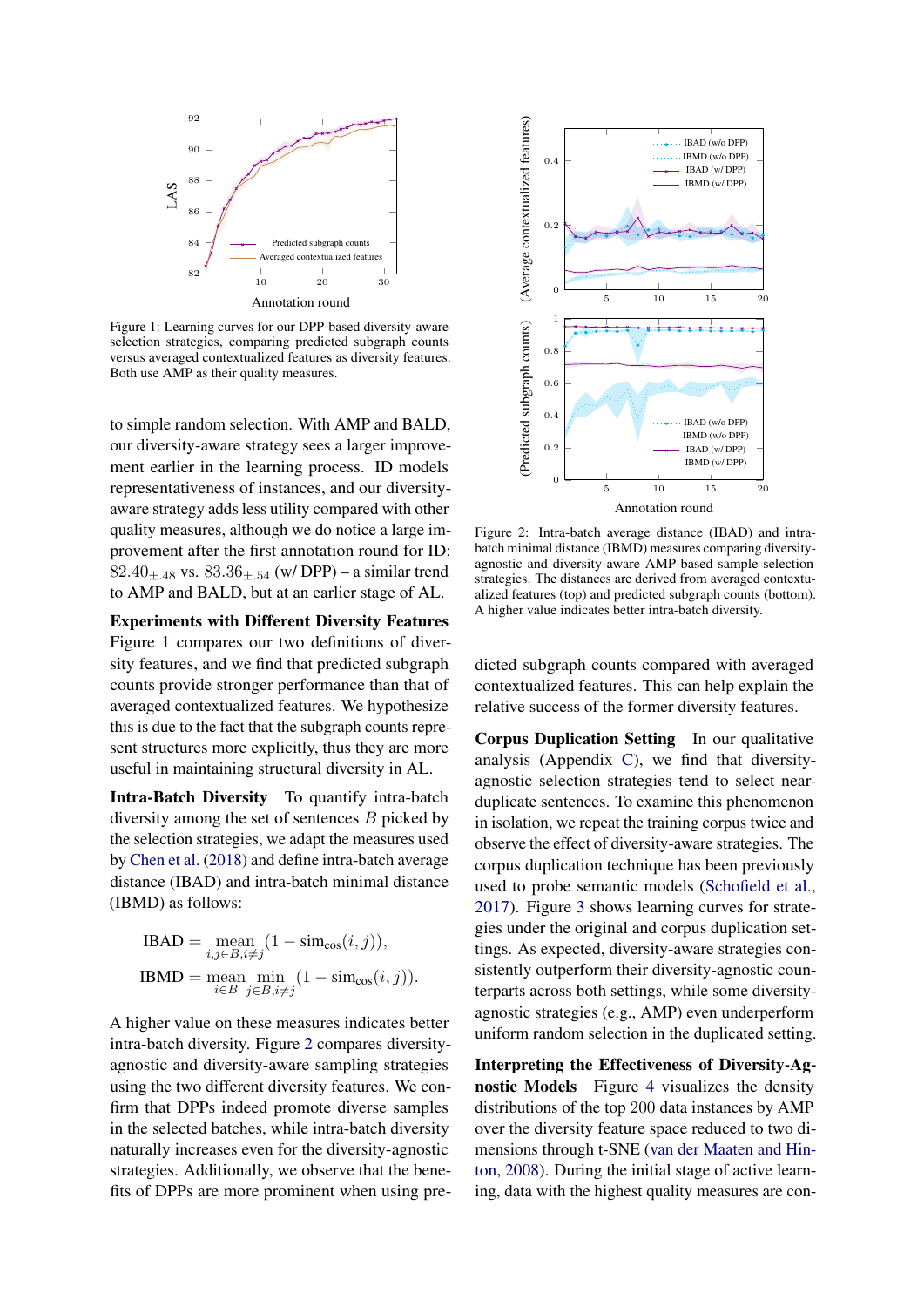<span id="page-4-0"></span>

Figure 3: Learning curves of different sampling strategies based on AMP (left), BALD (middle) and ID (right), comparing diversity-aware (w/ DPP) and diversity-agnostic variants using the original and duplicated corpus (dup). The  $x$ -axis shows the number of rounds for annotation. Random (dup) curves overlap with those of Random and are omitted for readability.

<span id="page-4-1"></span>

Figure 4: t-SNE visualization of the distributions of the 200 highest-quality unlabeled sentences over the diversity feature space after the  $1<sup>st</sup>$  (left) and the  $10<sup>th</sup>$  (right) annotation rounds using AMP without DPPs. Darker region indicates more data points residing in that diversity feature neighborhood. The left figure contains a dense region, while the data in the right figure are spread out in the feature space.

centrated within a small neighborhood. A diversityagnostic strategy will sample similar examples for annotation. After a few rounds of annotation and model training, the distribution of high quality examples spreads out, and an AMP selection strategy is likely to sample a diverse set of examples without explicitly modeling diversity. Our analysis corroborates previous findings [\(Thompson et al.,](#page-7-4) [1999\)](#page-7-4) that small annotation batches are effective early in uncertainty sampling, avoiding selecting many near-duplicate examples when intra-batch diversity is low, but a larger batch size is more efficient later in training once intra-batch diversity increases.

## 5 Related Work

Modeling diversity in batch-mode AL [\(Brinker,](#page-5-10) [2003\)](#page-5-10) has recently attracted attention in the machine learning community. [Kirsch et al.](#page-5-11) [\(2019\)](#page-5-11) introduce a Bayesian batch-mode selection strategy by estimating the mutual information between a set of samples and the model parameters. [Ash](#page-5-12) [et al.](#page-5-12) [\(2020\)](#page-5-12) present a diversity-inducing sampling method using gradient embeddings. Most related to our work, [Bıyık et al.](#page-5-6) [\(2019\)](#page-5-6) first apply DPPs

to batch-mode AL. Building on their approach, we flesh out a DPP treatment for AL for a structured prediction task, dependency parsing. Previously, [Shen et al.](#page-6-12) [\(2018\)](#page-6-12) consider named entity recognition but they report negative results for a diversityinducing variant of their sampling method.

Due to the high annotation cost, AL is a popular technique for parsing and parse selection [\(Osborne](#page-6-13) [and Baldridge,](#page-6-13) [2004\)](#page-6-13). Recent advances focus on reducing full-sentence annotations to a subset of tokens within a sentence [\(Sassano and Kurohashi,](#page-6-14) [2010;](#page-6-14) [Mirroshandel and Nasr,](#page-6-15) [2011;](#page-6-15) [Majidi and](#page-6-16) [Crane,](#page-6-16) [2013;](#page-6-16) [Flannery and Mori,](#page-5-13) [2015;](#page-5-13) [Li et al.,](#page-6-2) [2016\)](#page-6-2). We show that AL for parsing can further benefit from diversity-aware sampling strategies.

DPPs have previously been successfully applied to the tasks of extractive text summarization [\(Cho](#page-5-14) [et al.,](#page-5-14) [2019a,](#page-5-14)[b\)](#page-5-15) and modeling phoneme inventories [\(Cotterell and Eisner,](#page-5-16) [2017\)](#page-5-16). In this work, we show that DPPs also provide a useful framework for understanding and modeling quality and diversity in active learning for NLP tasks.

## 6 Conclusion

We show that compared with their diversityagnostic counterparts, diversity-aware sampling strategies not only lead to higher data efficiency, but are also more robust under corpus duplication settings. Our work invites future research into methods, utility and success conditions for modeling diversity in active learning for NLP tasks.

#### Acknowledgements

We thank the anonymous reviewers for their insightful reviews, and Prabhanjan Kambadur, Chen-Tse Tsai, and Minjie Xu for discussion and comments. Tianze Shi acknowledges support from Bloomberg's Data Science Ph.D. Fellowship.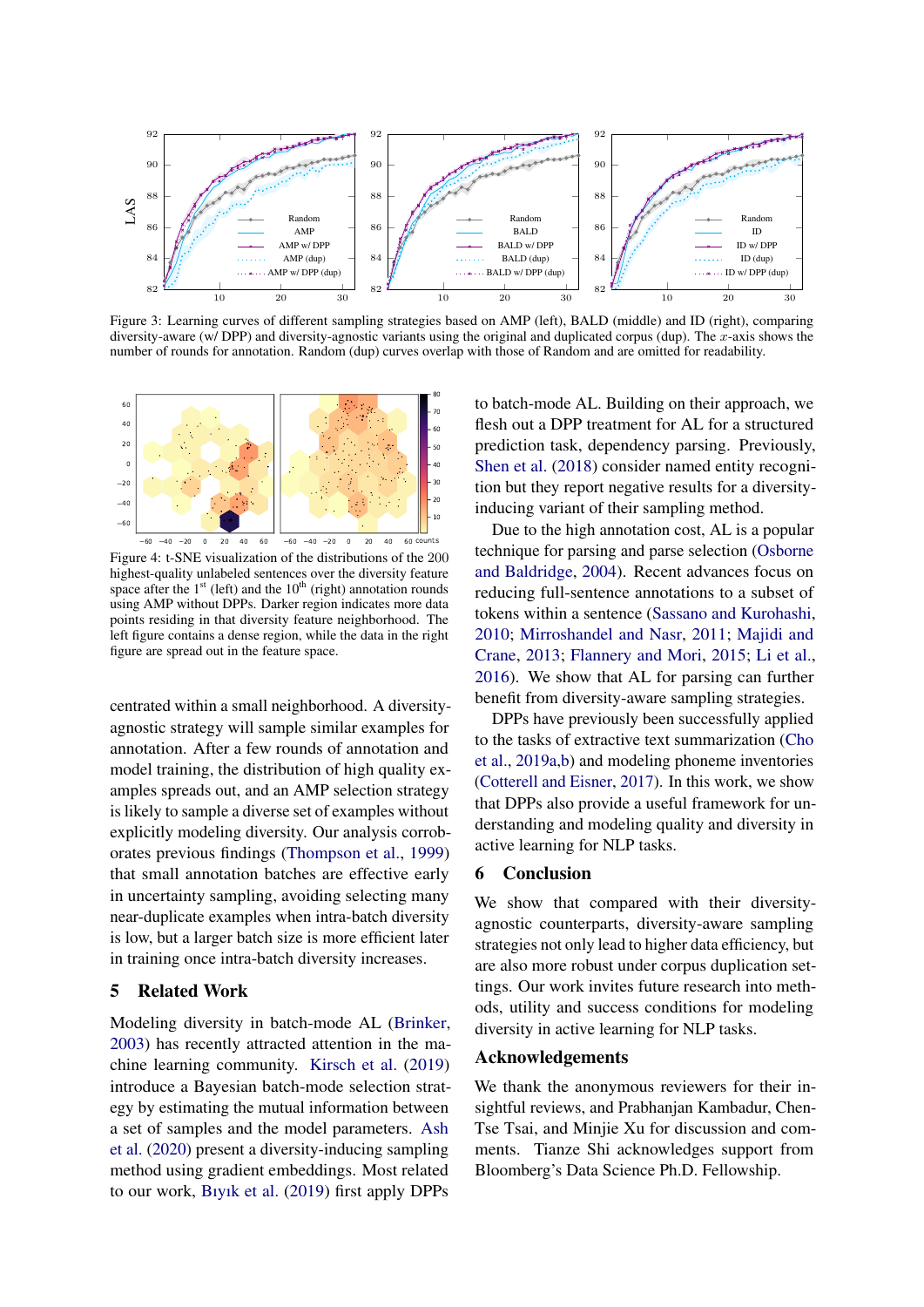## References

- <span id="page-5-12"></span>Jordan T. Ash, Chicheng Zhang, Akshay Krishnamurthy, John Langford, and Alekh Agarwal. 2020. [Deep batch active learning by diverse, uncertain gra](https://openreview.net/forum?id=ryghZJBKPS)[dient lower bounds.](https://openreview.net/forum?id=ryghZJBKPS) In *International Conference on Learning Representations*, Online. OpenReview.net.
- <span id="page-5-7"></span>Ann Bies, Justin Mott, and Colin Warner. 2015. [En](https://catalog.ldc.upenn.edu/LDC2015T13)[glish news text treebank: Penn Treebank revised](https://catalog.ldc.upenn.edu/LDC2015T13) [\(LDC2015T13\).](https://catalog.ldc.upenn.edu/LDC2015T13)
- <span id="page-5-6"></span>Erdem Bıyık, Kenneth Wang, Nima Anari, and [Batch active learning us](https://arxiv.org/pdf/1906.07975.pdf)[ing determinantal point processes.](https://arxiv.org/pdf/1906.07975.pdf) *arXiv preprint arXiv:1906.07975*.
- <span id="page-5-0"></span>Alena Böhmová, Jan Hajič, Eva Hajičová, and Barbora Hladká. 2003. [The Prague dependency treebank.](https://doi.org/10.1007/978-94-010-0201-1_7) In Anne Abeillé, editor, *Treebanks: Building and Using Parsed Corpora*, Text, Speech and Language Technology, pages 103–127. Springer Netherlands, Dordrecht.
- <span id="page-5-10"></span>Klaus Brinker. 2003. [Incorporating diversity in ac](https://www.aaai.org/Papers/ICML/2003/ICML03-011.pdf)[tive learning with support vector machines.](https://www.aaai.org/Papers/ICML/2003/ICML03-011.pdf) In *Proceedings of the 20th International Conference on Machine Learning*, pages 59–66, Washington, DC, USA. AAAI Press.
- <span id="page-5-5"></span>Andrei Z. Broder, Steven C. Glassman, Mark S. Manasse, and Geoffrey Zweig. 1997. [Syntactic cluster](https://doi.org/10.1016/S0169-7552(97)00031-7)[ing of the Web.](https://doi.org/10.1016/S0169-7552(97)00031-7) *Computer Networks and ISDN Systems*, 29(8):1157–1166.
- <span id="page-5-9"></span>Laming Chen, Guoxin Zhang, and Hanning Zhou. 2018. [Fast greedy MAP inference for determinan](https://dl.acm.org/doi/10.5555/3327345.3327465)[tal point process to improve recommendation diver](https://dl.acm.org/doi/10.5555/3327345.3327465)[sity.](https://dl.acm.org/doi/10.5555/3327345.3327465) In *Proceedings of the 32nd International Conference on Neural Information Processing Systems*, pages 5627-5638, Montréal, Canada.
- <span id="page-5-14"></span>Sangwoo Cho, Logan Lebanoff, Hassan Foroosh, and Fei Liu. 2019a. [Improving the similarity measure](https://doi.org/10.18653/v1/P19-1098) [of determinantal point processes for extractive multi](https://doi.org/10.18653/v1/P19-1098)[document summarization.](https://doi.org/10.18653/v1/P19-1098) In *Proceedings of the 57th Annual Meeting of the Association for Computational Linguistics*, pages 1027–1038, Florence, Italy. Association for Computational Linguistics.
- <span id="page-5-15"></span>Sangwoo Cho, Chen Li, Dong Yu, Hassan Foroosh, and Fei Liu. 2019b. [Multi-document summariza](https://doi.org/10.18653/v1/D19-5412)[tion with determinantal point processes and con](https://doi.org/10.18653/v1/D19-5412)[textualized representations.](https://doi.org/10.18653/v1/D19-5412) In *Proceedings of the 2nd Workshop on New Frontiers in Summarization*, pages 98–103, Hong Kong, China. Association for Computational Linguistics.
- <span id="page-5-18"></span>Yoeng-Jin Chu and Tseng-Hong Liu. 1965. On the shortest arborescence of a directed graph. *Science Sinica*, 14:1396–1400.
- <span id="page-5-8"></span>Alexis Conneau, Kartikay Khandelwal, Naman Goyal, Vishrav Chaudhary, Guillaume Wenzek, Francisco Guzman, Edouard Grave, Myle Ott, Luke Zettle- ´ moyer, and Veselin Stoyanov. 2020. [Unsupervised](https://doi.org/10.18653/v1/2020.acl-main.747)

[cross-lingual representation learning at scale.](https://doi.org/10.18653/v1/2020.acl-main.747) In *Proceedings of the 58th Annual Meeting of the Association for Computational Linguistics*, pages 8440– 8451, Online. Association for Computational Linguistics.

- <span id="page-5-16"></span>Ryan Cotterell and Jason Eisner. 2017. [Probabilistic](https://doi.org/10.18653/v1/P17-1109) [typology: Deep generative models of vowel invento](https://doi.org/10.18653/v1/P17-1109)[ries.](https://doi.org/10.18653/v1/P17-1109) In *Proceedings of the 55th Annual Meeting of the Association for Computational Linguistics (Volume 1: Long Papers)*, pages 1182–1192, Vancouver, Canada. Association for Computational Linguistics.
- <span id="page-5-3"></span>Timothy Dozat and Christopher D. Manning. 2017. [Deep biaffine attention for neural dependency pars](https://openreview.net/forum?id=Hk95PK9le)[ing.](https://openreview.net/forum?id=Hk95PK9le) In *International Conference on Learning Representations*, Toulon, France. OpenReview.net.
- <span id="page-5-19"></span>Jack Edmonds. 1967. Optimum branchings. *Journal of Research of the National Bureau of Standards*, 71B(4):233–240.
- <span id="page-5-13"></span>Daniel Flannery and Shinsuke Mori. 2015. [Combin](https://doi.org/10.18653/v1/W15-2202)[ing active learning and partial annotation for domain](https://doi.org/10.18653/v1/W15-2202) [adaptation of a Japanese dependency parser.](https://doi.org/10.18653/v1/W15-2202) In *Proceedings of the 14th International Conference on Parsing Technologies*, pages 11–19, Bilbao, Spain. Association for Computational Linguistics.
- <span id="page-5-4"></span>Yarin Gal, Riashat Islam, and Zoubin Ghahramani. 2017. [Deep Bayesian active learning with image](http://proceedings.mlr.press/v70/gal17a.html) [data.](http://proceedings.mlr.press/v70/gal17a.html) In *Proceedings of the 34th International Conference on Machine Learning*, pages 1183–1192, Sydney, Australia. PMLR.
- <span id="page-5-1"></span>Rebecca Hwa. 2000. [Sample selection for statistical](https://doi.org/10.3115/1117794.1117800) [grammar induction.](https://doi.org/10.3115/1117794.1117800) In *Proceedings of the 2000 Joint SIGDAT Conference on Empirical Methods in Natural Language Processing and Very Large Corpora*, pages 45–52, Hong Kong, China. Association for Computational Linguistics.
- <span id="page-5-2"></span>Rebecca Hwa. 2004. [Sample selection for statistical](https://doi.org/10.1162/0891201041850894) [parsing.](https://doi.org/10.1162/0891201041850894) *Computational Linguistics*, 30(3):253–276.
- <span id="page-5-20"></span>Diederik P. Kingma and Jimmy Ba. 2015. [Adam:](https://arxiv.org/abs/1412.6980) [A method for stochastic optimization.](https://arxiv.org/abs/1412.6980) In *International Conference on Learning Representations*, San Diego, California, USA.
- <span id="page-5-11"></span>Andreas Kirsch, Joost van Amersfoort, and Yarin Gal. 2019. [BatchBALD: Efficient and diverse batch ac](http://papers.nips.cc/paper/8925-batchbald-efficient-and-diverse-batch-acquisition-for-deep-bayesian-active-learning.pdf)[quisition for deep Bayesian active learning.](http://papers.nips.cc/paper/8925-batchbald-efficient-and-diverse-batch-acquisition-for-deep-bayesian-active-learning.pdf) In *Advances in Neural Information Processing Systems 32*, pages 7026–7037, Vancouver, Canada. Curran Associates, Inc.
- <span id="page-5-17"></span>Nikita Kitaev, Steven Cao, and Dan Klein. 2019. [Multi](https://doi.org/10.18653/v1/P19-1340)[lingual constituency parsing with self-attention and](https://doi.org/10.18653/v1/P19-1340) [pre-training.](https://doi.org/10.18653/v1/P19-1340) In *Proceedings of the 57th Annual Meeting of the Association for Computational Linguistics*, pages 3499–3505, Florence, Italy. Association for Computational Linguistics.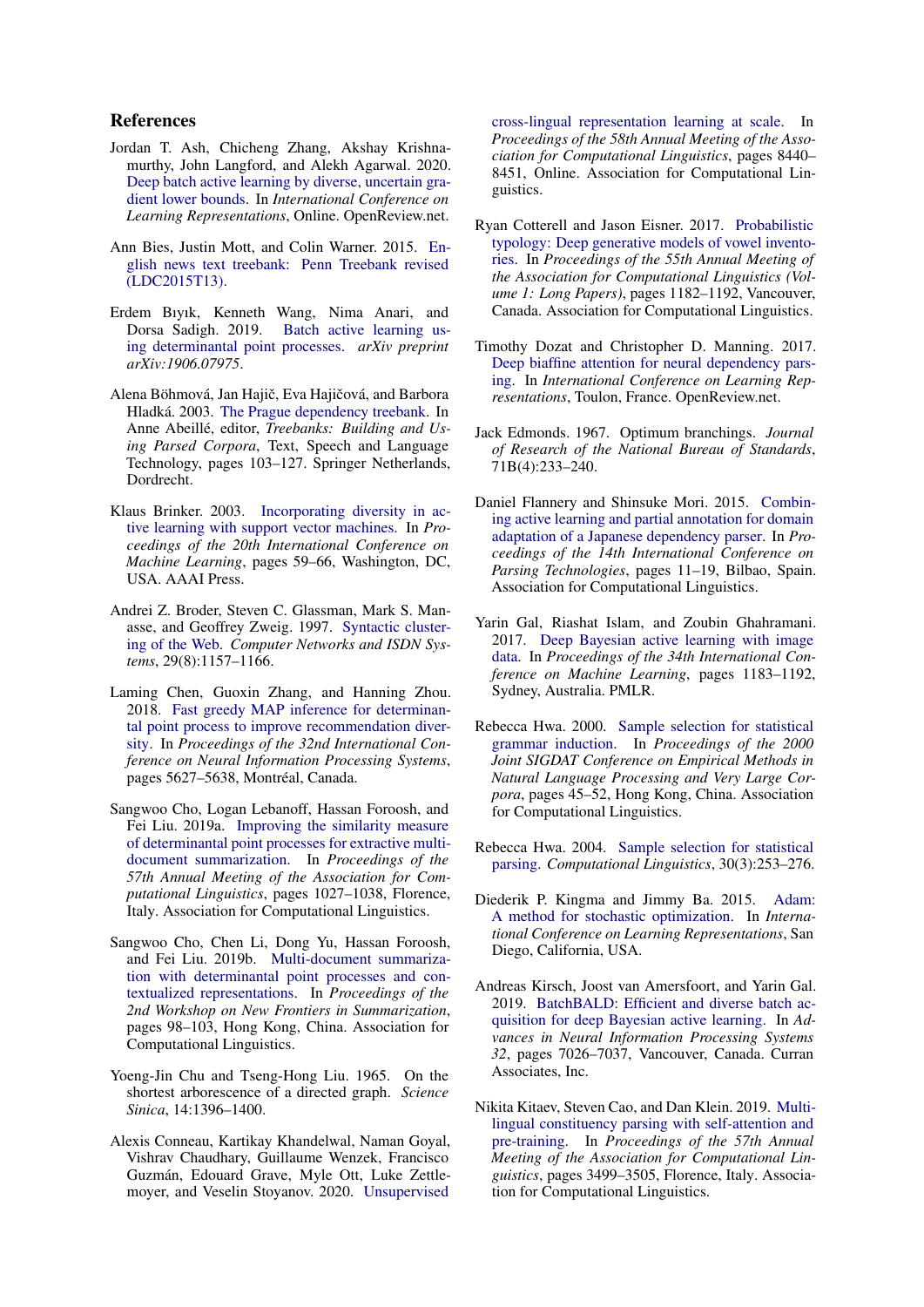- <span id="page-6-6"></span>Terry Koo, Amir Globerson, Xavier Carreras, and Michael Collins. 2007. [Structured prediction mod](https://www.aclweb.org/anthology/D07-1015)[els via the matrix-tree theorem.](https://www.aclweb.org/anthology/D07-1015) In *Proceedings of the 2007 Joint Conference on Empirical Methods in Natural Language Processing and Computational Natural Language Learning (EMNLP-CoNLL)*, pages 141–150, Prague, Czech Republic. Association for Computational Linguistics.
- <span id="page-6-4"></span>Sandra Kübler, Ryan McDonald, and Joakim Nivre. 2008. *[Dependency Parsing](https://doi.org/10.2200/S00169ED1V01Y200901HLT002)*, volume 2 of *Synthesis Lectures on Human Language Technologies*. Morgan and Claypool.
- <span id="page-6-17"></span>Taku Kudo and John Richardson. 2018. [SentencePiece:](https://doi.org/10.18653/v1/D18-2012) [A simple and language independent subword tok](https://doi.org/10.18653/v1/D18-2012)[enizer and detokenizer for neural text processing.](https://doi.org/10.18653/v1/D18-2012) In *Proceedings of the 2018 Conference on Empirical Methods in Natural Language Processing: System Demonstrations*, pages 66–71, Brussels, Belgium. Association for Computational Linguistics.
- <span id="page-6-3"></span>Alex Kulesza and Ben Taskar. 2012. Determinantal point processes for machine learning. *Foundations and Trends in Machine Learning*, 5(2–3):123–286.
- <span id="page-6-9"></span>John A. Kulesza. 2012. *Learning with Determinantal Point Processes*. Ph.D. thesis, University of Pennsylvania.
- <span id="page-6-5"></span>David D. Lewis and William A. Gale. 1994. [A se](https://doi.org/10.1007/978-1-4471-2099-5_1)[quential algorithm for training text classifiers.](https://doi.org/10.1007/978-1-4471-2099-5_1) In *Proceedings of the 17th Annual International ACM-SIGIR Conference on Research and Development in Information Retrieval*, pages 3–12, Dublin, Ireland. ACM/Springer.
- <span id="page-6-2"></span>Zhenghua Li, Min Zhang, Yue Zhang, Zhanyi Liu, Wenliang Chen, Hua Wu, and Haifeng Wang. 2016. [Active learning for dependency parsing with partial](https://www.aclweb.org/anthology/P16-1033) [annotation.](https://www.aclweb.org/anthology/P16-1033) In *Proceedings of the 54th Annual Meeting of the Association for Computational Linguistics (Volume 1: Long Papers)*, pages 344–354, Berlin, Germany.
- <span id="page-6-16"></span>Saeed Majidi and Gregory Crane. 2013. [Active learn](https://www.aclweb.org/anthology/W13-5711)[ing for dependency parsing by a committee of](https://www.aclweb.org/anthology/W13-5711) [parsers.](https://www.aclweb.org/anthology/W13-5711) In *Proceedings of the 13th International Conference on Parsing Technologies (IWPT 2013)*, pages 98–105, Nara, Japan. Assocation for Computational Linguistics.
- <span id="page-6-8"></span>Gurmeet Singh Manku, Arvind Jain, and Anish Das Sarma. 2007. [Detecting near-duplicates for](https://doi.org/10.1145/1242572.1242592) [web crawling.](https://doi.org/10.1145/1242572.1242592) In *Proceedings of the 16th International Conference on World Wide Web*, pages 141– 150, Banff, Alberta, Canada. Association for Computing Machinery.
- <span id="page-6-10"></span>Christopher Manning, Mihai Surdeanu, John Bauer, Jenny Finkel, Steven Bethard, and David McClosky. 2014. [The Stanford CoreNLP natural language pro](https://doi.org/10.3115/v1/P14-5010)[cessing toolkit.](https://doi.org/10.3115/v1/P14-5010) In *Proceedings of 52nd Annual Meeting of the Association for Computational Linguistics: System Demonstrations*, pages 55–60, Baltimore, Maryland, USA. Association for Computational Linguistics.
- <span id="page-6-0"></span>Mitchell P. Marcus, Beatrice Santorini, and Mary Ann Marcinkiewicz. 1993. [Building a large annotated](https://www.aclweb.org/anthology/J93-2004) [corpus of English: The Penn Treebank.](https://www.aclweb.org/anthology/J93-2004) *Computational Linguistics*, 19(2):313–330.
- <span id="page-6-15"></span>Seyed Abolghasem Mirroshandel and Alexis Nasr. 2011. [Active learning for dependency parsing using](https://www.aclweb.org/anthology/W11-2917) [partially annotated sentences.](https://www.aclweb.org/anthology/W11-2917) In *Proceedings of the 12th International Conference on Parsing Technologies*, pages 140–149, Dublin, Ireland. Association for Computational Linguistics.
- <span id="page-6-13"></span>Miles Osborne and Jason Baldridge. 2004. [Ensemble](https://www.aclweb.org/anthology/N04-1012)[based active learning for parse selection.](https://www.aclweb.org/anthology/N04-1012) In *Proceedings of the Human Language Technology Conference of the North American Chapter of the Association for Computational Linguistics: HLT-NAACL 2004*, pages 89–96, Boston, Massachusetts, USA. Association for Computational Linguistics.
- <span id="page-6-18"></span>Adam Paszke, Sam Gross, Francisco Massa, Adam Lerer, James Bradbury, Gregory Chanan, Trevor Killeen, Zeming Lin, Natalia Gimelshein, Luca Antiga, Alban Desmaison, Andreas Kopf, Edward Yang, Zachary DeVito, Martin Raison, Alykhan Tejani, Sasank Chilamkurthy, Benoit Steiner, Lu Fang, Junjie Bai, and Soumith Chintala. 2019. [PyTorch:](http://papers.nips.cc/paper/9015-pytorch-an-imperative-style-high-performance-deep-learning-library.pdf) [An imperative style, high-performance deep learn](http://papers.nips.cc/paper/9015-pytorch-an-imperative-style-high-performance-deep-learning-library.pdf)[ing library.](http://papers.nips.cc/paper/9015-pytorch-an-imperative-style-high-performance-deep-learning-library.pdf) In *Advances in Neural Information Processing Systems 32*, pages 8026–8037, Vancouver, Canada. Curran Associates, Inc.
- <span id="page-6-14"></span>Manabu Sassano and Sadao Kurohashi. 2010. [Using](https://www.aclweb.org/anthology/P10-1037) [smaller constituents rather than sentences in active](https://www.aclweb.org/anthology/P10-1037) [learning for Japanese dependency parsing.](https://www.aclweb.org/anthology/P10-1037) In *Proceedings of the 48th Annual Meeting of the Association for Computational Linguistics*, pages 356– 365, Uppsala, Sweden. Association for Computational Linguistics.
- <span id="page-6-11"></span>Alexandra Schofield, Laure Thompson, and David Mimno. 2017. [Quantifying the effects of text du](https://doi.org/10.18653/v1/D17-1290)[plication on semantic models.](https://doi.org/10.18653/v1/D17-1290) In *Proceedings of the 2017 Conference on Empirical Methods in Natural Language Processing*, pages 2737–2747, Copenhagen, Denmark. Association for Computational Linguistics.
- <span id="page-6-1"></span>Burr Settles. 2009. [Active learning literature survey.](http://burrsettles.com/pub/settles.activelearning.pdf) Computer Sciences Technical Report 1648, University of Wisconsin-Madison.
- <span id="page-6-7"></span>Burr Settles and Mark Craven. 2008. [An analysis of ac](https://www.aclweb.org/anthology/D08-1112)[tive learning strategies for sequence labeling tasks.](https://www.aclweb.org/anthology/D08-1112) In *Proceedings of the 2008 Conference on Empirical Methods in Natural Language Processing*, pages 1070–1079, Honolulu, Hawaii, USA. Association for Computational Linguistics.
- <span id="page-6-12"></span>Yanyao Shen, Hyokun Yun, Zachary C. Lipton, Yakov Kronrod, and Animashree Anandkumar. 2018. [Deep active learning for named entity recogni](https://openreview.net/forum?id=ry018WZAZ)[tion.](https://openreview.net/forum?id=ry018WZAZ) In *International Conference on Learning Representations*, Vancouver, Canada. OpenReview.net.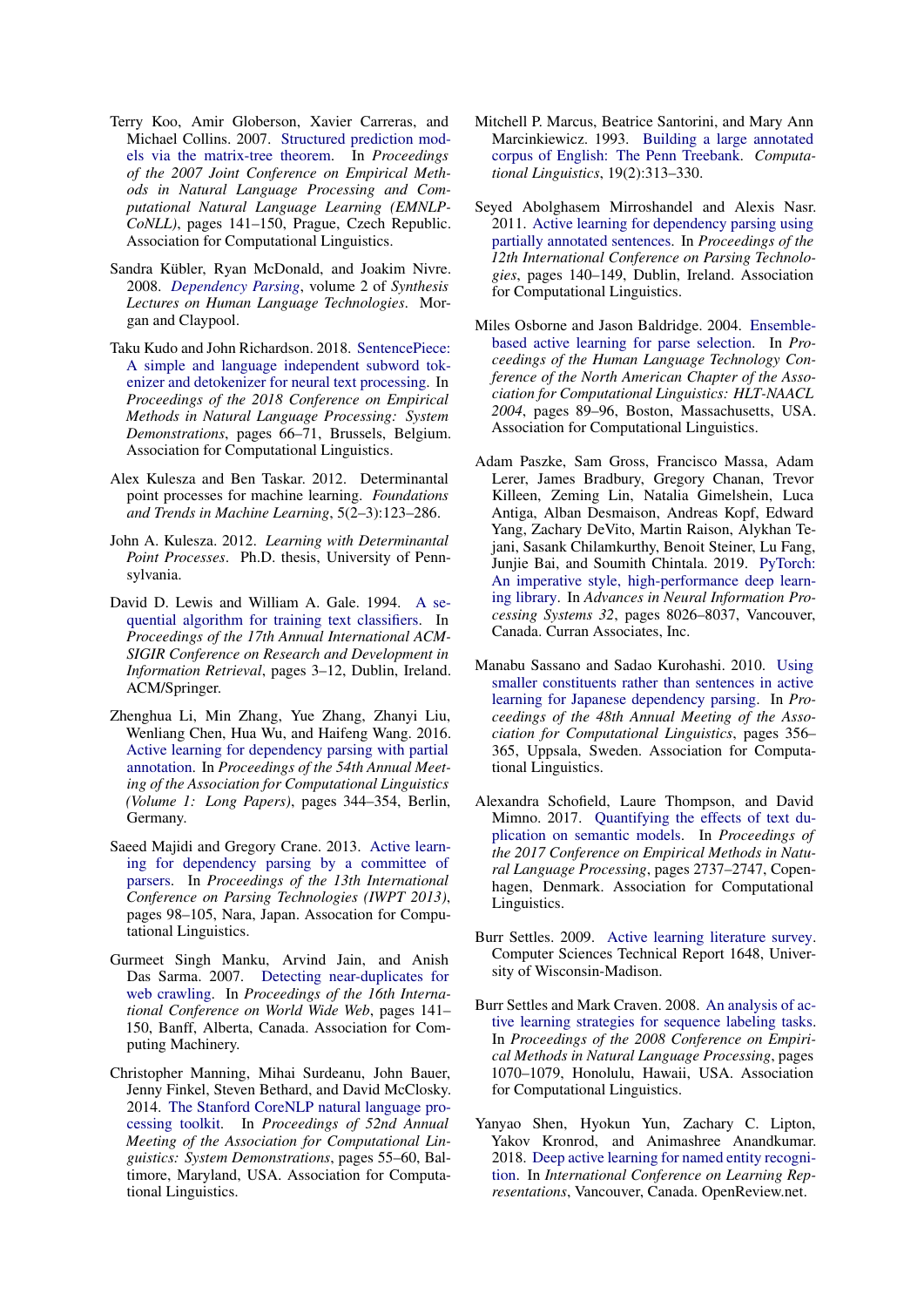- <span id="page-7-2"></span>Aditya Siddhant and Zachary C. Lipton. 2018. [Deep](https://doi.org/10.18653/v1/D18-1318) [Bayesian active learning for natural language pro](https://doi.org/10.18653/v1/D18-1318)[cessing: Results of a large-scale empirical study.](https://doi.org/10.18653/v1/D18-1318) In *Proceedings of the 2018 Conference on Empirical Methods in Natural Language Processing*, pages 2904–2909, Brussels, Belgium. Association for Computational Linguistics.
- <span id="page-7-0"></span>Min Tang, Xiaoqiang Luo, and Salim Roukos. 2002. [Active learning for statistical natural language pars](https://doi.org/10.3115/1073083.1073105)[ing.](https://doi.org/10.3115/1073083.1073105) In *Proceedings of the 40th Annual Meeting of the Association for Computational Linguistics*, pages 120–127, Philadelphia, Pennsylvania, USA. Association for Computational Linguistics.
- <span id="page-7-4"></span>Cynthia A. Thompson, Mary Elaine Califf, and Raymond J. Mooney. 1999. [Active learning for natural](https://www.cs.utexas.edu/~ml/papers/active-nll-ml99.pdf) [language parsing and information extraction.](https://www.cs.utexas.edu/~ml/papers/active-nll-ml99.pdf) In *Proceedings of the Sixteenth International Conference on Machine Learning*, pages 406–414, Bled, Slovenia. Morgan Kaufmann Publishers Inc.
- <span id="page-7-1"></span>William T. Tutte. 1984. *Graph Theory*. Addison-Wesley Publishing Company.
- <span id="page-7-3"></span>Laurens van der Maaten and Geoffrey Hinton. 2008. [Visualizing data using t-SNE.](https://jmlr.org/papers/volume9/vandermaaten08a/vandermaaten08a.pdf) *Journal of machine learning research*, 9(Nov):2579–2605.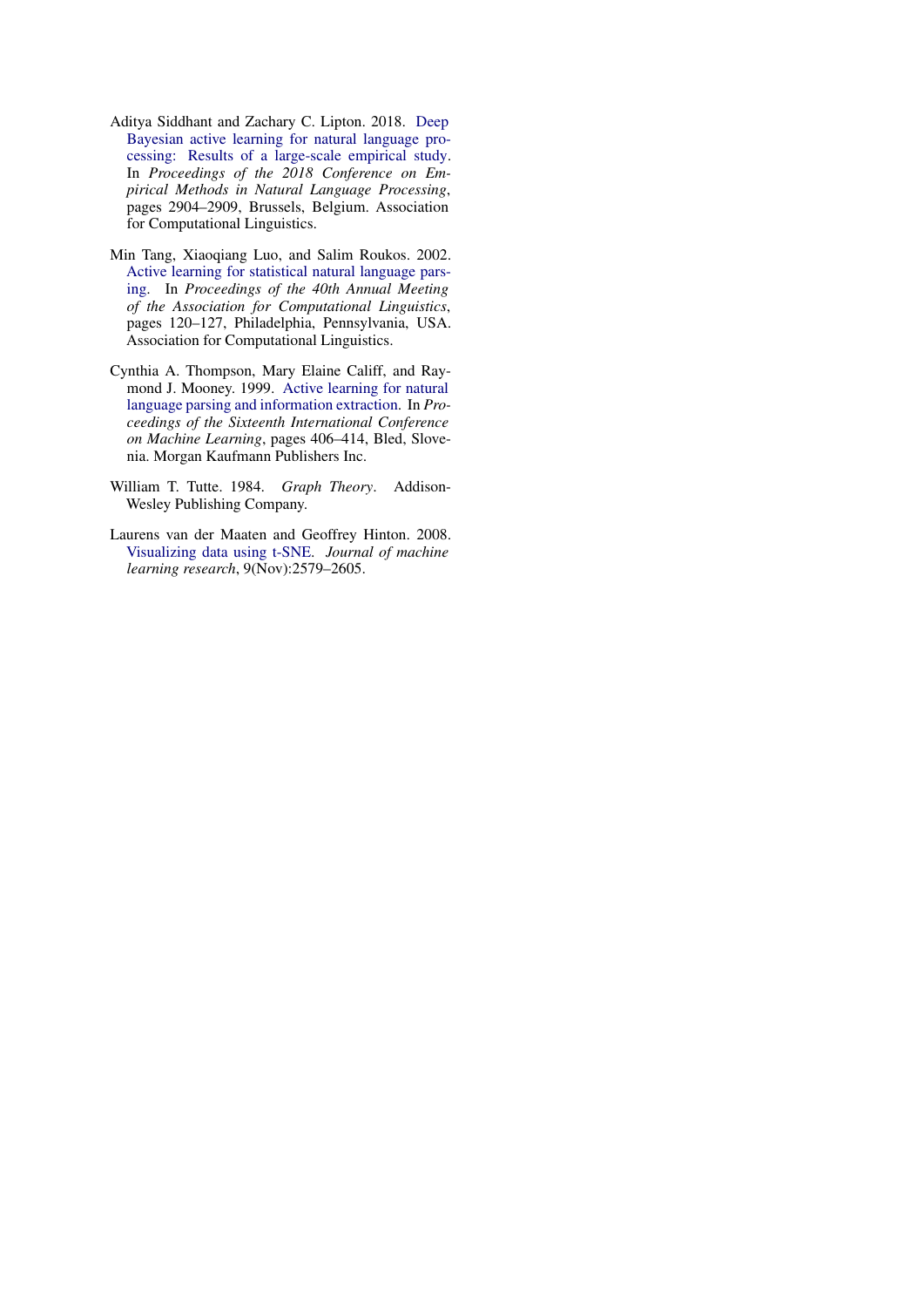## <span id="page-8-0"></span>Appendix A Dependency Parser

We adopt the deep biaffine dependency parser proposed by [Dozat and Manning](#page-5-3) [\(2017\)](#page-5-3). The parser is conceptually simple and yet competitive with stateof-the-art dependency parsers. The parser has three components: feature extraction, unlabeled parsing and relation labeler.

**Feature Extraction** For a length-n sentence  $x =$  $x_0, x_1, x_2, \ldots, x_n$ , where  $x_0$  is the dummy root symbol, we extract contextualized features at each word position. In our experiments, we use a pretrained multilingual XLM-RoBERTa base model [\(Conneau et al.,](#page-5-8) [2020\)](#page-5-8), and fine-tune the feature extractor along with the rest of our parser:

$$
[\mathbf{x}_0, \mathbf{x}_1, \dots, \mathbf{x}_n] = \text{XLM-R}(x_0, x_1, \dots, x_n).
$$

Each word input to the XLM-RoBERTa model is processed with the SentencePiece tokenizer [\(Kudo](#page-6-17) [and Richardson,](#page-6-17) [2018\)](#page-6-17), and we follow [Kitaev et al.](#page-5-17) [\(2019\)](#page-5-17) and retain the vectors corresponding to the last sub-word units as their representations. For  $x_0$ , we use the vector of the [CLS] token, which is appended by XLM-RoBERTa to the beginning of each sentence.

Unlabeled Parser The parser uses a deep biaffine attention mechanism to derive locallynormalized attachment probabilities for all potential head-dependent pairs:

$$
\mathbf{h}_{i}^{\text{arc-head}} = \text{MLP}^{\text{arc-head}}(\mathbf{x}_{i})
$$

$$
\mathbf{h}_{j}^{\text{arc-dep}} = \text{MLP}^{\text{arc-dep}}(\mathbf{x}_{j})
$$

$$
s_{i,j} = [\mathbf{h}_{i}^{\text{arc-head}}; 1]^{\top} U^{\text{arc}}[\mathbf{h}_{j}^{\text{arc-dep}}; 1]
$$

$$
P_{\text{att}}(\text{head}(j) = i | x) = \text{softmax}_{i}(s_{:,j}),
$$

where MLParc-head and MLParc-dep are two multilayer perceptrons (MLPs) projecting x vectors into  $d^{\text{arc}}$ -dimensional h vectors, [; 1] appends an element of 1 at the end of the vectors, and  $U^{\text{arc}} \in$  $\mathbb{R}^{(d^{\text{arc}}+1)\times(d^{\text{arc}}+1)}$  is a bilinear scoring matrix. This component is trained with cross-entropy loss of the gold-standard attachments. During inference, we use the Chu-Liu-Edmonds algorithm [\(Chu and](#page-5-18) [Liu,](#page-5-18) [1965;](#page-5-18) [Edmonds,](#page-5-19) [1967\)](#page-5-19) to find the spanning tree with the highest product of locally-normalized attachment probabilities.

Relation Labeler The relation labeling component employs a similar deep biaffine scoring func-

<span id="page-8-3"></span>

| Round $#$   | b.                                 | 10                                |
|-------------|------------------------------------|-----------------------------------|
| Strategy    | $w$ /o DPP<br>w/DPP                | $w$ / $\circ$ DPP<br>w/DPP        |
| Random      | $89.01 +_{28}$ 89.67+ $_{30}$      | $90.78_{+.27}$ $91.22_{+.22}$     |
| AMP         | $89.67_{+29}$ 90.24 <sub>+39</sub> | $92.03_{+.10}$ $92.17_{+.22}$     |
| <b>BALD</b> | $89.82_{\pm.36}$ 90.29+.20         | $91.87_{\pm.36}$ $92.00_{\pm.08}$ |
| ID          | $90.24_{+.20}$ $90.03_{+.18}$      | $92.16_{+.17}$ $92.06_{+.16}$     |

Table B1: UAS after 5 and 10 rounds of annotation (roughly 5,000 and 7,000 training tokens respectively), comparing strategies with and without modeling diversity through DPP.

tion as the unlabeled parsing component:

$$
\begin{aligned} \mathbf{h}^{\text{rel-head}}_i &= \text{MLP}^{\text{rel-head}}(\mathbf{x}_i) \\ \mathbf{h}^{\text{rel-dep}}_j &= \text{MLP}^{\text{rel-dep}}(\mathbf{x}_j) \\ t_{i,j,r} &= [\mathbf{h}^{\text{rel-head}}_i;1]^\top U^{\text{rel}}_r[\mathbf{h}^{\text{rel-dep}}_j;1] \\ P(\text{rel}(i,j) &= r) &= \text{softmax}_r(t_{i,j,:}), \end{aligned}
$$

where each  $U_r^{\text{rel}} \in \mathbb{R}^{\left(d^{\text{rel}}+1\right) \times \left(d^{\text{rel}}+1\right)}$ , and there are as many such matrices as the size of the dependency relation label set  $|R|$ . The relation labeler is trained using cross entropy loss on the gold-standard headdependent pairs. During inference, the labeling decision for each arc is made independently given the predicted unlabeled parse tree.

# <span id="page-8-1"></span>Appendix B Results with UAS Evaluation

We also evaluate different learning strategies based on unlabeled attachment scores (UAS), and the results are shown in Table [B1.](#page-8-3) In line with LASbased experiments, we find that modeling diversity is more helpful during initial stages of learning. For ID, we observe this effect even earlier than the fifth round of annotation:  $86.57_{\pm .44}$  vs.  $87.40_{\pm .51}$ after the first annotation round.

# <span id="page-8-2"></span>Appendix C Sentence Selection Examples

In Table [C2](#page-9-0) we compare batches sampled by a diversity-aware selection strategy with a diversityagnostic one. We observe that by modeling diversity in the sample selection process, DPPs avoid selecting duplicate or near-duplicate sentences and thus the annotation budget can be maximally utilized.

# Appendix D BALD under High Duplication Setting

Figure [D1](#page-10-2) shows the learning curves for BALDbased selection strategies under a high corpus duplication setting where the corpus is repeated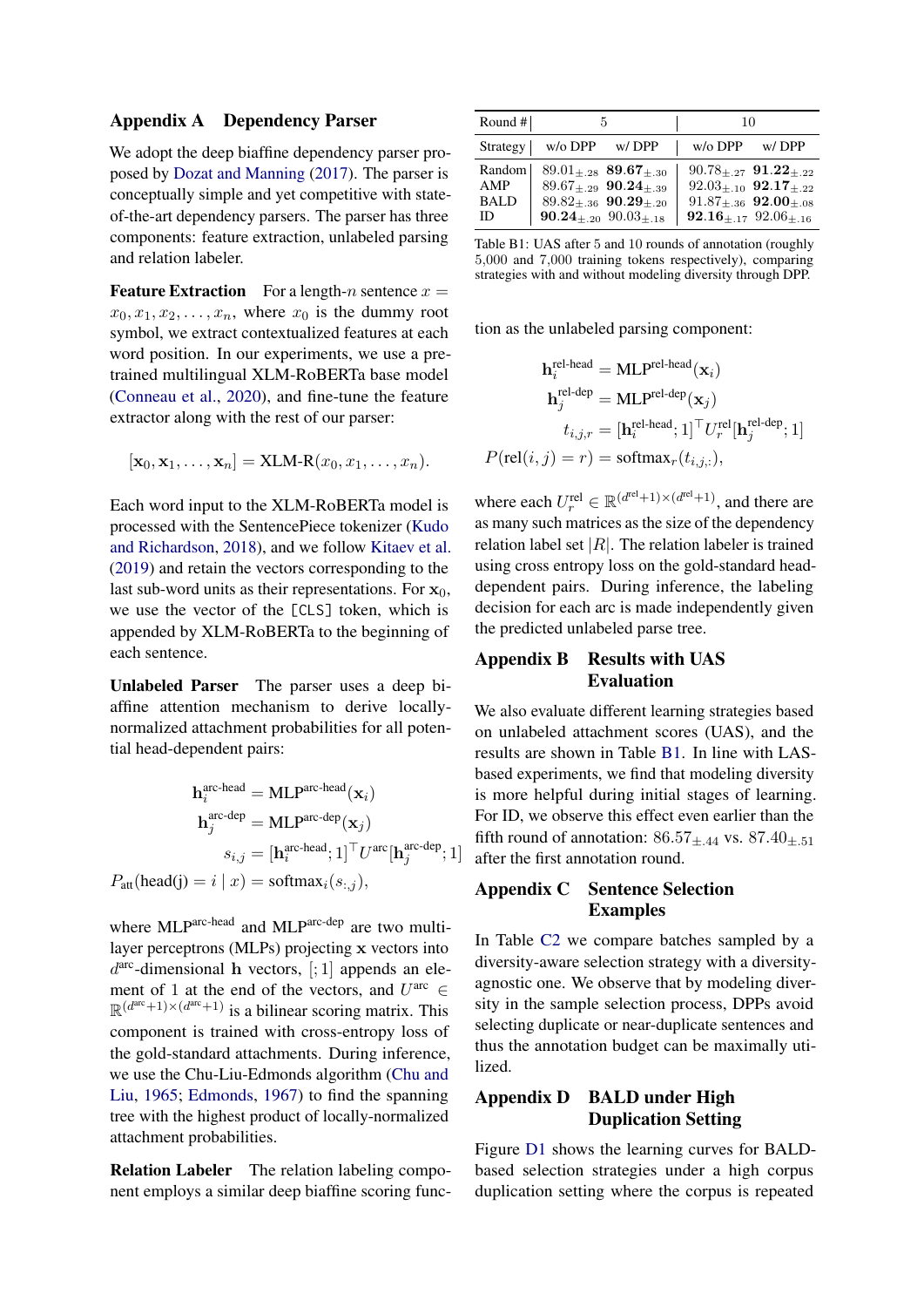#### <span id="page-9-0"></span>Sentences selected by AMP (highest-quality ones first):

Downgraded by Moody 's were Houston Lighting 's first - mortgage bonds and secured pollution - control bonds to single - A - 3 from single - A - 2 ; unsecured pollution -<br>control bonds to Baa - 1 from single - A - 3 ; pref from a preliminary rating of single - A - 2; two shelf registrations for collateralized debt securities to a preliminary rating of single - A - 3 from a preliminary rating of single - A - 3 from a preliminary rating of sin

For a while in the 1970s it seemed Mr. Moon was on a spending spree , with such purchases as the former New Yorker Hotel and its adjacent Manhattan Center ; a fishing / processing conglomerate with branches in Alaska , Massachusetts , Virginia and Louisiana ; a former Christian Brothers monastery and the Seagram family mansion ( both picturesquely situated on the Hudson River ) ; shares in banks from Washington to Uruguay ; a motion picture production company , and newspapers , such as the Washington

- Times , the New York City Tribune (originally the News World), and the successful Spanish language Noticias del Mundo.<br>  $\rightarrow$  LONDON LATE EURODOLLARS : 8 11/16 % to 8 9/16 % one month ; 8 5/8 % to 8 1/2 % two months ; 8
- LONDON LATE EURODOLLARS : 8 3/4 % to 8 5/8 % one month ; 8 3/4 % to 8 5/8 % two months ; 8 11/16 % to 8 9/16 % three months ; 8 9/16 % to 8 7/16 % four months ; % to 8 3/8 % five months : 8 7/16 % to 8 5/16 % six months .  $\triangleright$  COMMERCIAL PAPER placed directly by General Motors Acceptance Corp. : 8.40 % 30 to 44 days ; 8.325 % 45 to 59 days ; 8.10 % 60 to 89 days ; 8 % 90 to 119 days ;
- 7.85 % 120 to 149 days ; 7.70 % 150 to 179 days ; 7.375 % 180 to 270 days . 4. When a RICO TRO is being sought , the prosecutor is required , at the earliest appropriate time , to state publicly that the government 's request for a TRO , and eventual<br>forfeiture , is made in full recognition of the activities of the defendant ; will not seek through use of the relation - back doctrine to take from third parties assets legitimately transferred to them ; will not seek to vitiate legitimate business transactions occurring between the defendant and third parties ; and will , in all other respects , assist the court in ensuring that the rights of third parties are
- protected , through proceeding under RICO and otherwise .<br>  $\triangleright$  COMMERCIAL PAPER placed directly by General Motors Acceptance Corp. : 8.50 % 30 to 44 days ; 8.25 % 45 to 62 days ; 8.375 % 63 to 89 days ; 8 % 90 to 119 da
- 7.90 % 120 to 149 days ; 7.80 % 150 to 179 days ; 7.55 % 180 to 270 days .<br>
► COMMERCIAL PAPER placed directly by General Motors Acceptance Corp. : 8.50 % 30 to 44 days ; 8.25 % 45 to 65 days ; 8.375 % 66 to 89 days ; 8 %
- 7.875 % 120 to 149 days; 7.75 % 150 to 179 days; 7.50 % 180 to 270 days.<br>
→ LONDON LATE EURODOLLARS: 8 11/16 % to 8 9/16 % one month; 8 5/8 % to 8 1/2 % two months; 8 5/8 % to 8 1/2 % three months; 8 9/16 % to 8 7/16 % fo
- 8 1/2 % to 8 3/8 % five months ; 8 7/16 % to 8 5/16 % six months .<br>
→ LONDON LATE EURODOLLARS : 8 11/16 % to 8 9/16 % one month ; 8 9/16 % to 8 7/16 % two months ; 8 5/8 % to 8 1/2 % three months ; 8 1/2 % to 8 3/8 % fou 8 7/16 % to 8 5/16 % five months ; 8 7/16 % to 8 5/16 % six months The new edition lists the top 10 metropolitan areas as Anaheim - Santa Ana, Calif. ; Boston ; Louisville, Ky. ; Nassau - Suffolk, N.Y. ; New York ; Pittsburgh ; San Diego ;
- San Francisco ; Seattle ; and Washington .<br>  $\triangleright$  COMMERCIAL PAPER placed directly by General Motors Acceptance Corp. : 8.45 % 30 to 44 days ; 8.20 % 45 to 67 days ; 8.325 % 68 to 89 days ; 8 % 90 to 119 days ;
- 7.875 % 120 to 149 days; 7.75 % 150 to 179 days; 7.50 % 180 to 270 days.<br>
► COMMERCIAL PAPER placed directly by General Motors Acceptance Corp. : 8.50 % 2 to 44 days; 8.25 % 45 to 69 days; 8.40 % 70 to 89 days; 8.20 % 90
- 8.05 % 120 to 149 days : 7.90 % 150 to 179 days : 7.50 % 180 to 270 days Five officials of this investment banking firm were elected directors : E. Garrett Bewkes III , a 38 - year - old managing director in the mergers and acquisitions department ; Michael R. Dabney , 44 , a managing director who directs the principal activities group which provides funding for leveraged acquisitions ; Richard Harriton , 53 , a general<br>partner who heads the correspondent clearing ser enior vice president of finance and chief financial officer
- → LONDON LATE EURODOLLARS : 8 11/16 % to 8 9/16 % one month ; 8 5/8 % to 8 1/2 % two months ; 8 11/16 % to 8 9/16 % three months ; 8 9/16 % to 8 7/16 % to 8 7/16 % four months ; 8 1/2 % to 8 5/8 % five months ; 8 7/16 %
- COMMERCIAL PAPER placed directly by General Motors Acceptance Corp. : 8.55 % 30 to 44 days ; 8.25 % 45 to 59 days ; 8.40 % 60 to 89 days ; 8 % 90 to 119 days ; 7.90 % 120 to 149 days : 7.80 % 150 to 179 days : 7.55 % 180 to 270 days
- They transferred some \$ 28 million from the Community Development Block Grant program designated largely for low and moderate income projects and funneled it intc<br>such items as : \$ 1.2 million for a performing arts in Salisbury , – \$ 500,000 for " equipment and landscaping to deter crime and aid police surveillance " at a Michigan park . – \$ 450,000 for " integrated urban data based in<br>seven cities . " No other details . – \$ 390,000
- → LONDON LATE EURODOLLARS : 8 3/4 % to 8 5/8 % one month ; 8 13/16 % to 8 11/16 % two months ; 8 11/16 % to 8 9/16 % three months ; 8 9/16 % to 8 7/16 % four months ; 8 1/2 % to 8 3/8 % five months ; 8 7/16 % to 8 5/16 %
- COMMERCIAL PAPER placed directly by General Motors Acceptance Corp. : 8.45 % 30 to 44 days ; 8.25 % 45 to 68 days ; 8.30 % 69 to 89 days ; 8.125 % 90 to 119 days ; 8.61 % 90 to 119 days ; 7.675 % 150 to 179 days ; 7.50 %

#### Sentences selected by AMP with diversity-inducing DPP:

Downgraded by Moody 's were Houston Lighting 's first - mortgage bonds and secured pollution - control bonds to single - A - 3 from single - A - 2 ; unsecured pollution -<br>control bonds to Baa - 1 from single - A - 3 ; pref from a preliminary rating of single - A - 2 ; two shelf registrations for collateralized debt securities to a preliminary rating of single - A - 3 from a preliminary rating of single - A  $-2$ , and the unit 's rating for commercial paper to Prime  $-2$  from Prime  $-1$ .

4 . When a RICO TRO is being sought , the prosecutor is required , at the earliest appropriate time , to state publicly that the government 's request for a TRO , and eventual<br>forfeiture , is made in full recognition of th activities of the defendant ; will not seek through use of the relation - back doctrine to take from third parties assets legitimately transferred to them ; will not seek to vitiate<br>legitimate business transactions occurri protected , through proceeding under RICO and otherwise .

 COMMERCIAL PAPER placed directly by General Motors Acceptance Corp. : 8.40 % 30 to 44 days ; 8.325 % 45 to 59 days ; 8.10 % 60 to 89 days ; 8 % 90 to 119 days ; 7.85 % 120 to 149 days ; 7.70 % 150 to 179 days ; 7.375 % 180 to 270 days . Moreover , the process is n't without its headaches .

For a while in the 1970s it seemed Mr. Moon was on a spending spree , with such purchases as the former New Yorker Hotel and its adjacent Manhattan Center ; a fishing

/ processing conglomerate with branches in Alaska , Massachusetts , Virginia and Louisiana ; a former Christian Brothers monastery and the Seagram family mansion ( both<br>picturesquely situated on the Hudson River ) ; shares

Within the paper sector, Mead climbed 2 3/8 to 38 3/4 on 1.3 million shares, Union Camp rose 2 3/4 to 37 3/4, Federal Paper Board added 1 3/4 to 23 7/8, Bowater gained 1 1/2 to 27 1/2, Stone Container rose 1 to 26 1/8 and We finally rendezvoused with our balloon , which had come to rest on a dirt road amid a clutch of Epinalers who watched us disassemble our craft – another half - an - hour of non-flight activity – that included the precision routine of yanking the balloon to the ground , punching all the air out of it , rolling it up and cramming it and the basket into the

trailer These are the 26 states , including the commonwealth of Puerto Rico , that have settled with Drexel : Alaska , Arkansas , Delaware , Georgia , Hawaii , Idaho , Indiana , Iowa ,<br>Kansas , Kentucky , Maine , Maryland , Minnes

Vermont , Washington , Wyoming and Puerto Rico .

It is the stuff of dreams , but also of traumas . An inquiry into his handling of Lincoln S&L inevitably will drag in Sen. Cranston and the four others , Sens. Dennis DeConcini ( D. , Ariz. ) , John McCain ( R. , Ariz. ) , John Glenn ( D., Ohio ) and Donald Riegle ( D., Mich.).

Five officials of this investment banking firm were elected directors : E. Garrett Bewkes III , a 38 - year - old managing director in the mergers and acquisitions department ;<br>Michael R. Dabney , 44 , a managing director partner who heads the correspondent clearing services ; Michael Minikes , 46 , a general partner who is treasurer ; and William J. Montgoris , 42 , a general partner who is also senior vice president of finance and chief financial officer

But as they hurl fireballs that smolder rather than burn , and relive old duels in the sun , it 's clear that most are there to make their fans cheer again or recapture the camaraderie<br>of seasons past or prove to themselve

Lewis Cole .

He says he told NewsEdge to look for stories containing such words as takeover, acquisition, acquire, LBO, tender, merger, junk and halted

It is no coincidence that from 1844 to 1914 , when the Bank of England was an independent private bank , the pound was never devalued and payment of gold for pound notes<br>was never suspended , but with the subsequent nation

of exchange declined .<br>The \$ 4 billion in bonds break down as follows : \$ 1 billion in five - year bonds with a coupon rate of 8.25 % and a yield to maturity of 8.33 % ; \$ 1 billion in 10 - year bonds<br>with a coupon rate of of 9.06 %

Hecla Mining rose 5/8 to 14 ; Battle Mountain Gold climbed 3/4 to 16 3/4 ; Homestake Mining rose 1 1/8 to 16 7/8 ; Lac Minerals added 5/8 to 11 ; Placer Dome went up 7/8<br>to 16 3/4 , and ASA Ltd. jumped 3 5/8 to 49 5/8 .

Table C2: Sentences picked by a diversity-agnostic (top) and a diversity-aware (bottom) selection strategy from the same unlabeled pool after the intial round of model training on the seed sentences. The diversity-agnostic strategy selects many near-duplicate sentences (the two near-duplicate clusters are marked by red  $\rightarrow$  and blue  $\triangleright$ ), effectively wasting the annotation budget, where DPPs largely alleviate this issue by enforcing diversity.